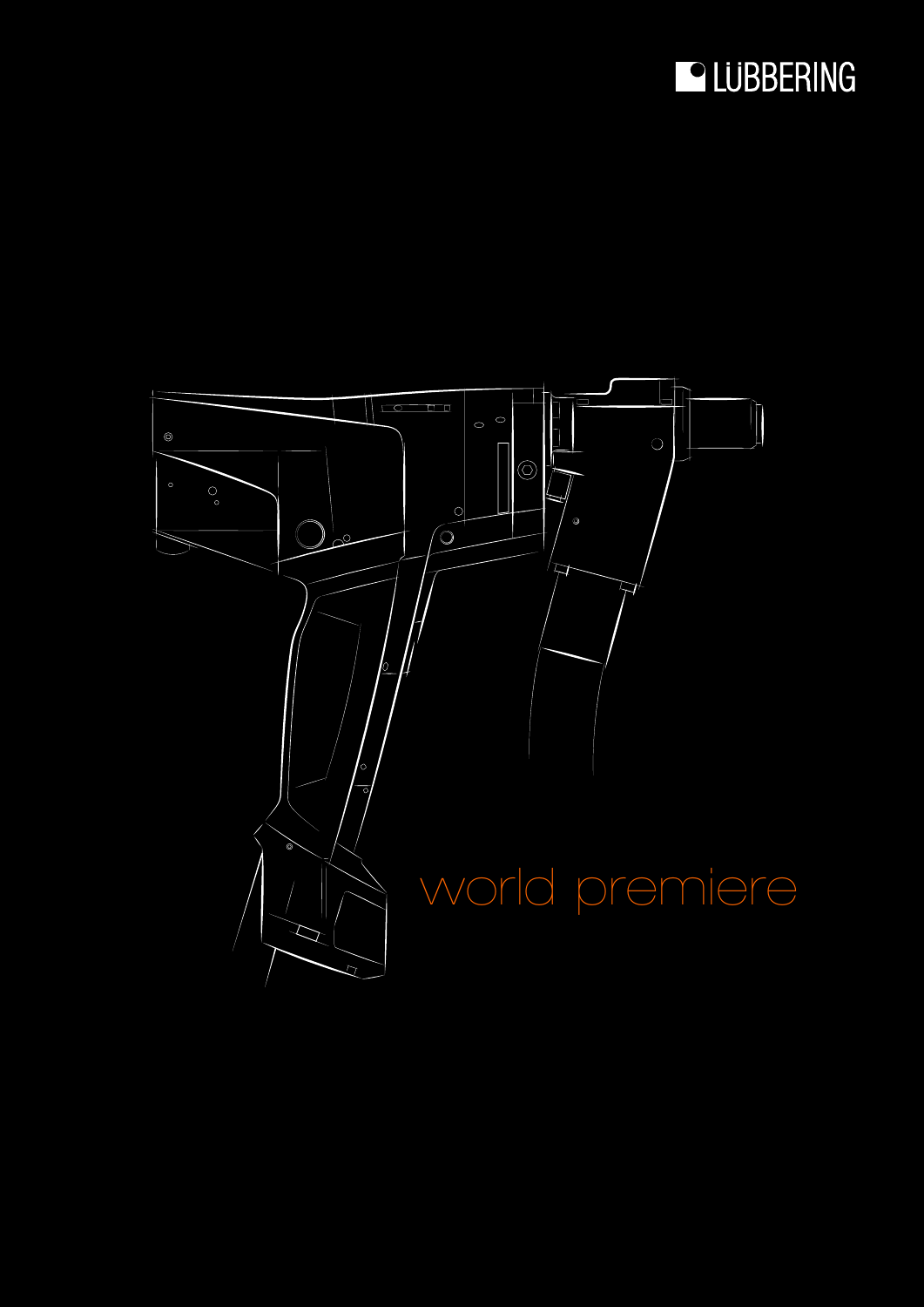From the first draft to the finished machine.

## Design and benefits in perfect harmony

## **Setting new standards in ergonomics and performance – This was the aim of the new development of**

**L.ADU pneumatic 150.** The new pneumatic drilling machine from LÜBBERING stands in a top-class of design and ergonomics. Together with industrial designer Stefan Eckstein, design and benefit were brought into perfect harmony with a strongly optimised handle shape, lower weight and an improved arrangement of the relevant machine elements. The result is unique in the world: anyone who picks up the L.ADU pneumatic 150 will never want to let it go.

And L.ADU pneumatic 150 also has a lot to offer from a technical point of view: The replaceable lubrication cartridge and the multifunctional cycle counter are innovations with high added value for the user. Save time, work more efficiently and have direct access to important, relevant data – conveniently via the newly integrated Bluetooth function. The new L.ADU pneumatic 150 high-performance drilling machine impresses not only with its new additional functions and ergonomic design, but also with the highest drilling quality and optimised feed forces.



- 
- 
- 
- 
- 
- **Optimised feed force**
- **Compatible with all L.ADU locking systems**
- **Impulse drilling with Sine-Feed (optional)**







**our drilling technology team.**

**www.good-drilling.com**